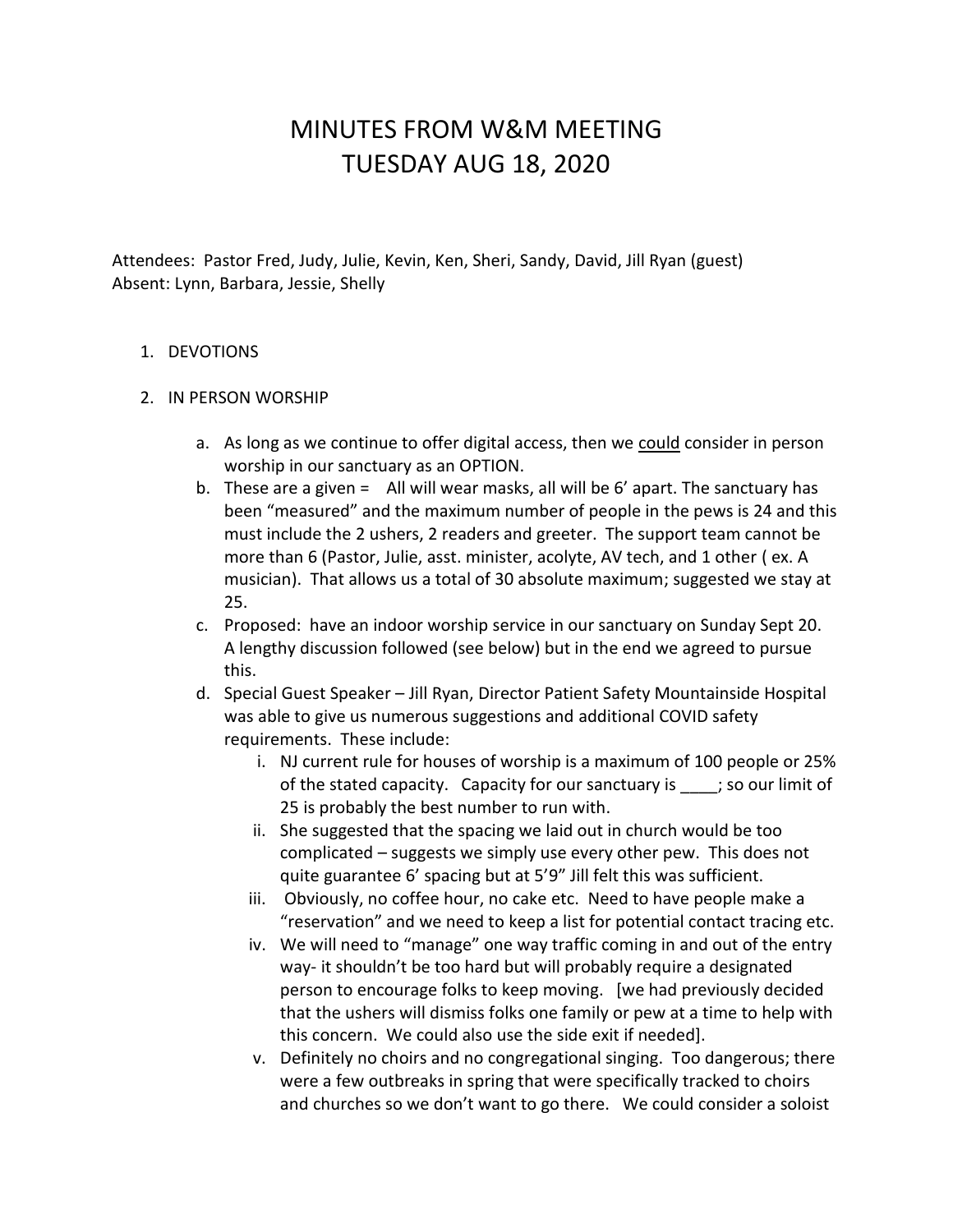as long as there is sufficient space to separate that person. Judy reported that the ELCA guidelines also say no singing AND suggest that wind instruments are also a concern unless there is lots of separation. Pastor Fred said 20' is the synod guideline for a soloist or musician so we would have to figure out what that means in our space.

- vi. Even though it isn't necessary to disinfect the sanctuary when we are only using it every 7 days, Jill suggested that we should do so anyway. It's a matter of public perception and peace of mind as much as anything. Kevin mentioned that we have purchased a "spray gun" for exactly this purpose. The only downside to doing this is that we will have to remove all the hymnals and pew cards – the disinfectant has an adverse effect on any paper product. Judy and Sheri will work on removing these items before 9/20. Julie stated that the organ should NOT be sprayed or touched by anyone but her!! Way too much invested there to take any chances and no one but her should be touching it anyway.
- vii. We asked Jill for her opinion on having the reader unmask at the mic with masks the clarity of the readings is not that great. Option  $1 =$ disinfect the mic after each reader. Option 2 = only use 1 reader each Sunday. Let the reader do the prayers of the people just like we used to do not that long ago. Anything the Assisting Minister says should be done without the microphone.
- viii. We also asked Jill for her opinion on having a meal after Energizer at Germania park? No different than outdoor dining, need to enforce the spacing = can't have anyone at your table who isn't already in your own social circle. Food should not be buffet style but individual servings. [Germania is willing and able to do this; currently under discussion with them and the Fellowship committee.]
- ix. Last suggestion from Jill be very, very diligent about the preparations, communications, limits on number of people and the enforcing of the rules!! Yes, it is risky to have worship indoors in our sanctuary but so is going to the grocery store, etc. Need to make sure everyone is completely aware of what we've done to make it as safe as possible so that each person can evaluate the risk for themselves and choose. We must make sure the digital option is always available.
- x. Julie added that we also need to do as much of the above as we can to ease people's minds about attending so that they get a meaningful worship service and aren't sitting there worrying the whole time about the risk.
- e. The suggested method of managing this at first would be to require people to sign up and request that they not sign up more than once per month. We believe this could allow everyone a chance to be here in person if desired.
- f. We probably want to hand select the ushers at first since they will be in charge of enforcing the rules for spacing, masks, etc.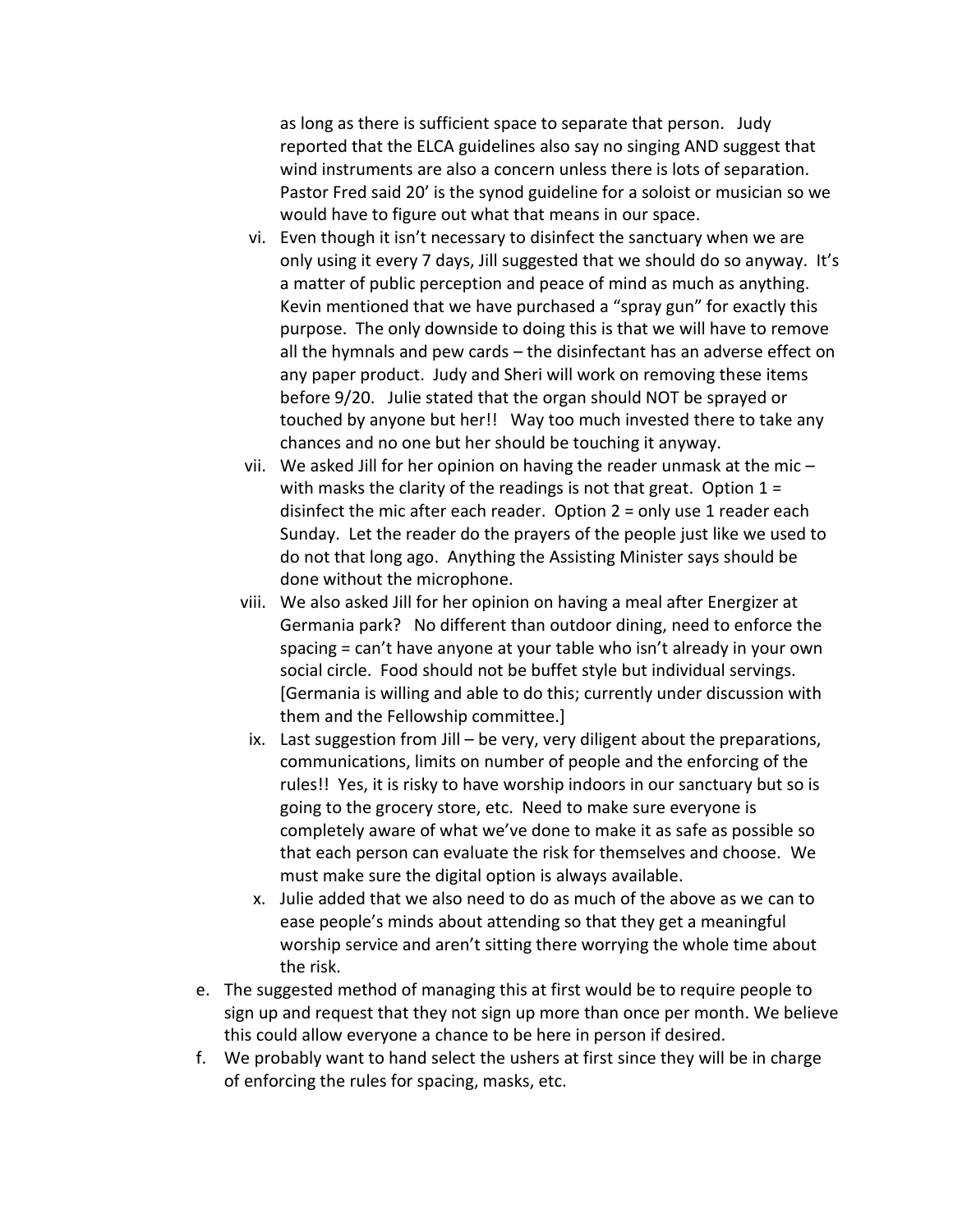- g. Sandy asked about the air circulation in the sanctuary? Kevin stated that Gary T (building committee chair) had looked into this and provided 2 options for the air conditioners = we can purchase HEPA filters or we can install an ultraviolet system. The HEPA filters are more expensive than current filters but far less costly than the ultraviolet. Kevin will advise Gary that we'd like the HEPA filters purchased. [Only 2 of the windows can be opened so that's not a great help and the ceiling fans only move the air around so that won't help either.]
- 3. REVIEW OF WORSHIP SERVICES
	- a. Nearly all feedback of our first Youtube service using the new equipment (8/16) was positive. The outstanding organ music was a huge plus and the flute just was icing on the cake! AWESOME! Thank you Julie and Jenny Schroeder! There was a small issue about the speed of the camera when switching from one preset to the next. Judy stated that she and Katie may have fixed this yesterday.
	- b. Katie has put together a complete "users guide" that will be in the next newsletter. It will cover the most frequently asked questions she's been getting and cover the new way of accessing the service from Youtube.
	- c. Review outdoor service on 8/9 feedback was all good
	- d. How to do better on 9/13? Start lining up helpers
	- e. Need a volunteer to pick hymns for October (Sept completed 8/18; Sheri will send them to Pastor and Julie for review. Once finalized will send to Kathy with copy to Kevin. Sheri will pick for October)
	- f. Discuss Energizer Sunday at Germania on 9/13
- 4. BUDGET
	- a. Finance asking for us to submit budget request for 2021
	- b. Also can we identify any COVID related expenses? Judy and Sheri will work on this
- 5. ROUND TABLE
	- a. Kevin said he had been approached about opening the sanctuary for individual prayer time? Some folks just want a chance to sit quietly, pray, meditate. Pastor loved this idea! Propose to try it once – Weds Sept 2 maybe, from 1 pm to 3 pm. We will need a person to "chaperone" (make sure everyone is quiet and sits far enough apart) and to disinfect afterwards. Maybe only use 2-3 pews? If it is popular, we could consider adding an evening time slot for those who are working.
	- b. Council is requesting WM to have a COVID response plan. Judy has graciously offered to work on this. THANK YOU JUDY!!!
	- c. Would it be safe to have a single person singing the hymns (from a safe distance of course) – yes, several places use a Cantor to assist the congregations. Kevin will reach out to the Choral Scholars and see what he can do. If we could have a cantor or an instrument once a month, that would go a long way towards